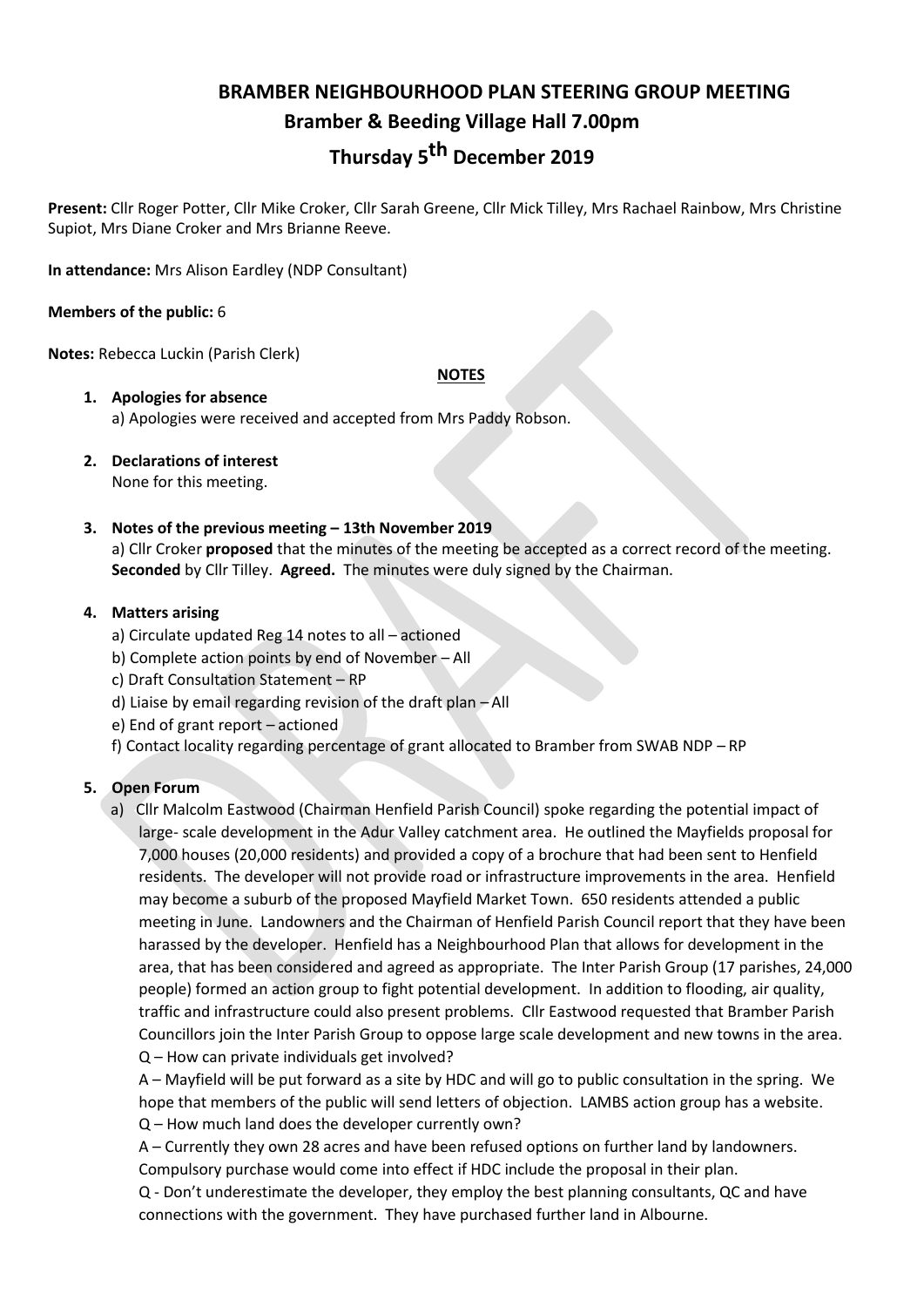A – Henfield residents raised £30,000 in one month to commission reports, through LAMBS. A QC has been engaged to validate the reports and correspond with HDC. Henfield PC has raised £7,000 in a month.

A – Peter – Henfield has drafted a NDP and specified a number of houses however, political pressure will be put upon HDC to approve large scale development in the district.

A – Last time HDC refused the proposal due to the unsustainability of the site.

A – Mayfield send a minute taker to all local Parish Council meetings, although Henfield Parish Council recently passed four resolutions regarding the proposal.

# **Cllr Eastwood left the meeting at 7.30pm**

b) Mr Peter Rainier (DMH Stallard), representing the Clays Field site owner. Thank you for publishing public comments which cover three general topics; 1 – the general public value the open space, due to the visual benefit and public access which they would not like to lose, 2 – Historic England's view is that development would have a detrimental impact on views into and from the site, 3 – the landscape is sensitive to housing development. We have produced appraisals that disagree with the comments that have been made and have received leading QC opinion that states that the Bramber NDP is in danger of not complying with basic tests, especially regarding local green space. The bar of LGS designation is very high and it should be the exception rather that the rule, it has to be an integral part of the proper planning of the future of the community and should not be used to prevent organic growth in the future. My client has considered the above and met with consultants and experts and has considered the options available, including submission of a planning proposal prior to the making of the plan, and opposing the NDP. If the land cannot be used, it could be fenced off from public use and used for agricultural purposes. However, the landowner would prefer to take a positive approach and would ask Bramber Parish Council to consider a significantly reduced residential allocation in the region of 10 – 12 units, with the parish receiving 90% of the land in perpetuity. Further discussion would be required between the landowner and Steering Group the landowner is open to discussions. Q – A member of the public expressed concern that the landowner of Clays Field appeared to be offering land to the Parish Council.

A – Cllr Potter - it is incidental to the prime purpose (to provide housing) of the group and will not influence our decision.

A – Mr Peter Rainer – it should have an influence. It is an important green space and could be retained for public access and amenity forever.

A – Member of the public - We've been able to use the land to date without owning the land, which is different to King's Mead close which has never been open to the public.

c) The owner of the Kingsmead site referred to the 'tilted balance test' – there is a presumption in favour of housing, if the local housing need is not met, development will proceed. Careful development of Kingsmead Close would not impact the SDNP. A recent AONB case proceeded when it was shown that there was a need for housing locally. In light of this outcome, you need to look again at Kingsmead Close. It has good access and is within walking distance of Steyning. I refer you to case number – CO/539/2019 regarding Monkhill Ltd and Secretary of State and Waverley Borough Council. A – Cllr Potter - We will discuss it with HDC and SDNPA.

Q - Would it be helpful to show you some plans?

A – AE - It would have been helpful prior to this meeting. The call for sites process started in November 2018. Our next step is to consider whether what has been said will change the plan that is up for consideration at this meeting.

A – Decisions have been based upon evidence which has not changed. Only the proposals have changed. The Regulation 14 consultation period has closed.

Q - I've been requesting to talk to the Parish Council, but have not been able. The evidence you are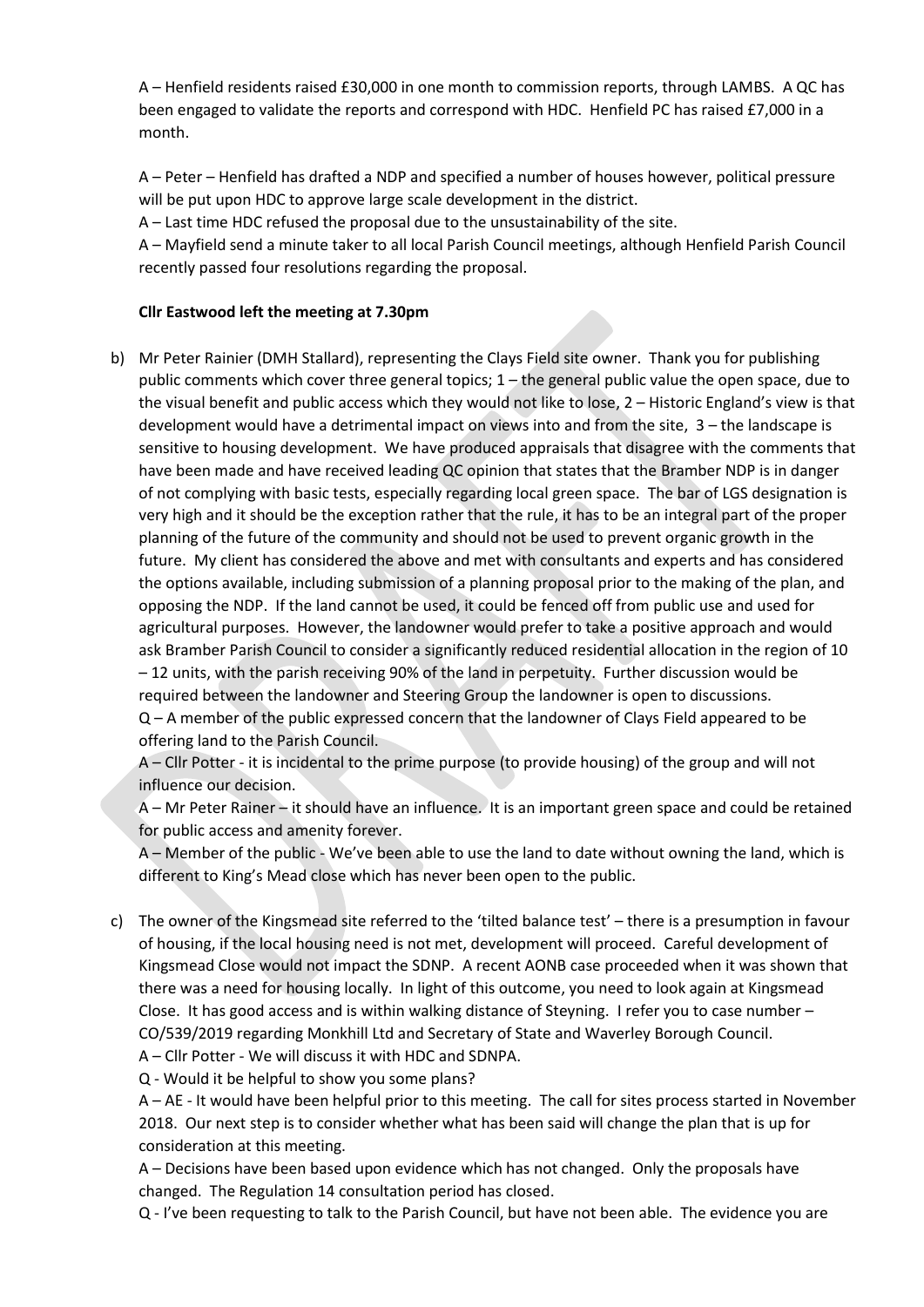referring to is flawed. I have offered 100 % affordable housing, although SDNPA have complained that there is not enough diversity. I would like to work with you. It is very easy to find a reason to say no to development. Kings Mead cannot be seen from the SDNP. If you do include it in the plan, it will still need to go through the planning process. If houses were built properly, they will not be seen from the SDNP.

A – You commented at Regulation 14, you have not been excluded from the process. We have considered long and hard and have not made a quick easy decision regarding either site.

Q – I spoke with the SDNPA who stated that they would get involved if the site is included in the NDP. What harm will it do to include it? At the moment it is a worthless site, I'm in the business of making money. Let the planning officers and/or inspector decide? I can get plans drawn up that refer to existing local design features.

Q – We would be happy to provide other options too, if a steer is provided so that we can work with you to know what the community would prefer.

#### **Members of the public left the meeting at 8.00pm**

#### **6. Chairman's announcements**

a) The Chairman confirmed that Mr Nick Stubbs had advised that he was no longer able to be a member of the Steering Group.

## **7. Agreement of the revised draft Bramber Neighbourhood Plan**

CONFIDENTIAL SESSION - the Chairman proposed, under the Public Bodies (Admissions to Meetings) Act 1960, in accordance with Standing Orders 3 (d), to exclude the press and public on the grounds that the confidential matters to be discussed under item 7 would be prejudicial in the public interest. **Agreed.**

Following Regulation 14 public consultation, Steering Group members considered the revised draft plan, in preparation for recommendation for approval by Bramber Parish Council and for submission to HDC.

Steering Group members were disappointed that developers had waited until after Reg 14 and had not provided detailed plans to back up their current proposals. Public events were held in Nov 2018 and 19, where the level of detail available at the time was discussed.. Members considered proposals made during the public forum for this meeting and agreed that the evidence accumulated had strengthened the arguments not to develop the site. Members discussed the sites:

Clays Field – The developer had done nothing to engage residents and could have provided a lot more detailed information earlier in the process particularly regarding a potentially smaller development. Public consultation had taken place with the level of detail provided by DMH Stallards (representatives of the landowner) at that time. An objective assessment had been carried out by the Housing Group which led to the conclusion that housing would not be appropriate for this site. Members agreed that they had followed the agreed assessment process in response to the original proposal for 40 units. The Steering Group could go back to Reg 14, but would need to think of the impact, mindful of HDC revision of their plan and anticipated uplift in housing numbers. However, the findings of the assessment process were not materially affected by what had been said tonight about a potential reduction in housing numbers.

Kingsmead Close – The site is not in the SDNPA Local Plan. The site did not meet the assessment criteria specified by HDC/SDNP. The Steering Group assessment states that the site is not suitable for any development. Members did not hear anything during the public forum that would challenge current decisions and existing evidence base.

Steering Group members unanimously agreed that nothing had been put forward to change the Steering Group point of view that the sites were not suitable for development.